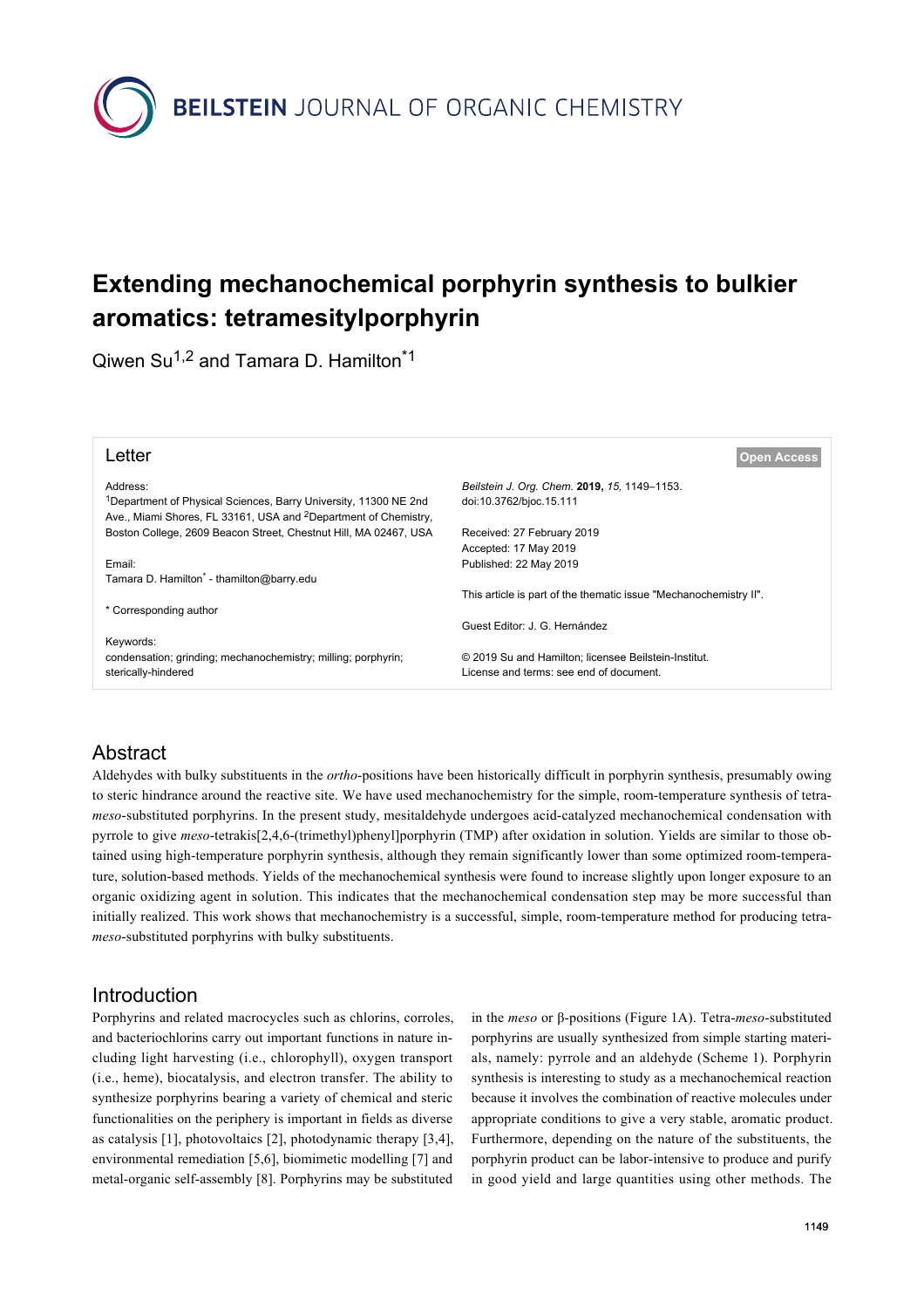process involves multiple condensations, together with oxidation that may happen in one pot or as separate steps. Other no-solvent-added methods of porphyrin synthesis have been reported [\[9,10\],](#page-4-6) while optimization of solvent, dilution and catalysis conditions using solvent-based approaches have been investigated for the synthesis of many porphyrins [\[11-14\]](#page-4-7).

<span id="page-1-0"></span>

Tetraphenylporphyrin (TPP) synthesis, as first reported in 1935 by Rothemund [\[15-17\]](#page-4-8), involved placing reactants in a sealed tube at high temperatures (150 °C or higher) for 24 to 48 hours in the absence of air or any oxidant. Not every substituted benzaldehyde could survive this process and yield the porphyrin. Adler and Longo later introduced refluxing propionic acid (141 °C) open to air as a reaction medium [\[18\]](#page-4-9). This widened the variety of substituted aldehydes successfully converted to porphyrins, but employment of a caustic solvent at high temperature is a drawback. These conditions also proved inappropriate for several substituted benzaldehydes, and the best yields have been in the order of 20% with many porphyrins needing extensive work-up to isolate from tar-like byproducts. Working from

the premise that the cyclized condensation product (called a porphyrinogen) should be thermodynamically favored over linear alternatives ([Scheme 1](#page-1-1)), Lindsey et al. sought to maximize yields under milder conditions by promoting the establishment of an equilibrium for the cyclization step, then adding a gentle oxidizer (*p*-chloranil or 2,3-dichloro-5,6-dicyano-1,4 benzoquinone (DDQ)) in a second step to obtain irreversibly the aromatized porphyrin [\[11\].](#page-4-7) The symmetrical tetra-*meso-*substituted porphyrins are synthesized through a four-fold acid-catalyzed condensation to form a porphyrinogen which is then oxidized  $(-6H)$  to form the conjugated porphyrin product. Lindsey's reaction takes place at room temperature and utilizes chlorinated solvents under optimized dilution conditions  $(10^{-2}$  M reactant concentration). The cyclization step necessitates an oxygen-free environment, in order to allow the equilibrium to be fully established before any oxidation takes place. Tar-like byproducts are avoided under these conditions, and purification is achieved using only a short chromatography column.

Our previous work on mechanochemical porphyrin synthesis has demonstrated that it is possible to synthesize tetraphenylporphyrin (TPP) by grinding benzaldehyde and pyrrole (two liquids) in the presence of an acid catalyst, followed by oxidation with DDQ in minimal amounts of solvent [\[19\]](#page-4-10). TPP was produced in a yield similar to that obtained from the Lindsey synthesis. Additionally, several monosubstituted benzaldehydes, as well as two isomers of naphthaldehyde, were shown to undergo successful mechanochemical reaction in reasonable yields.

Mesitaldehyde has been considered a representative "stericallyhindered" reagent, serving as a touchstone for the wider applicability of porphyrin reaction conditions [\[12\]](#page-4-11). Porphyrins with

<span id="page-1-1"></span>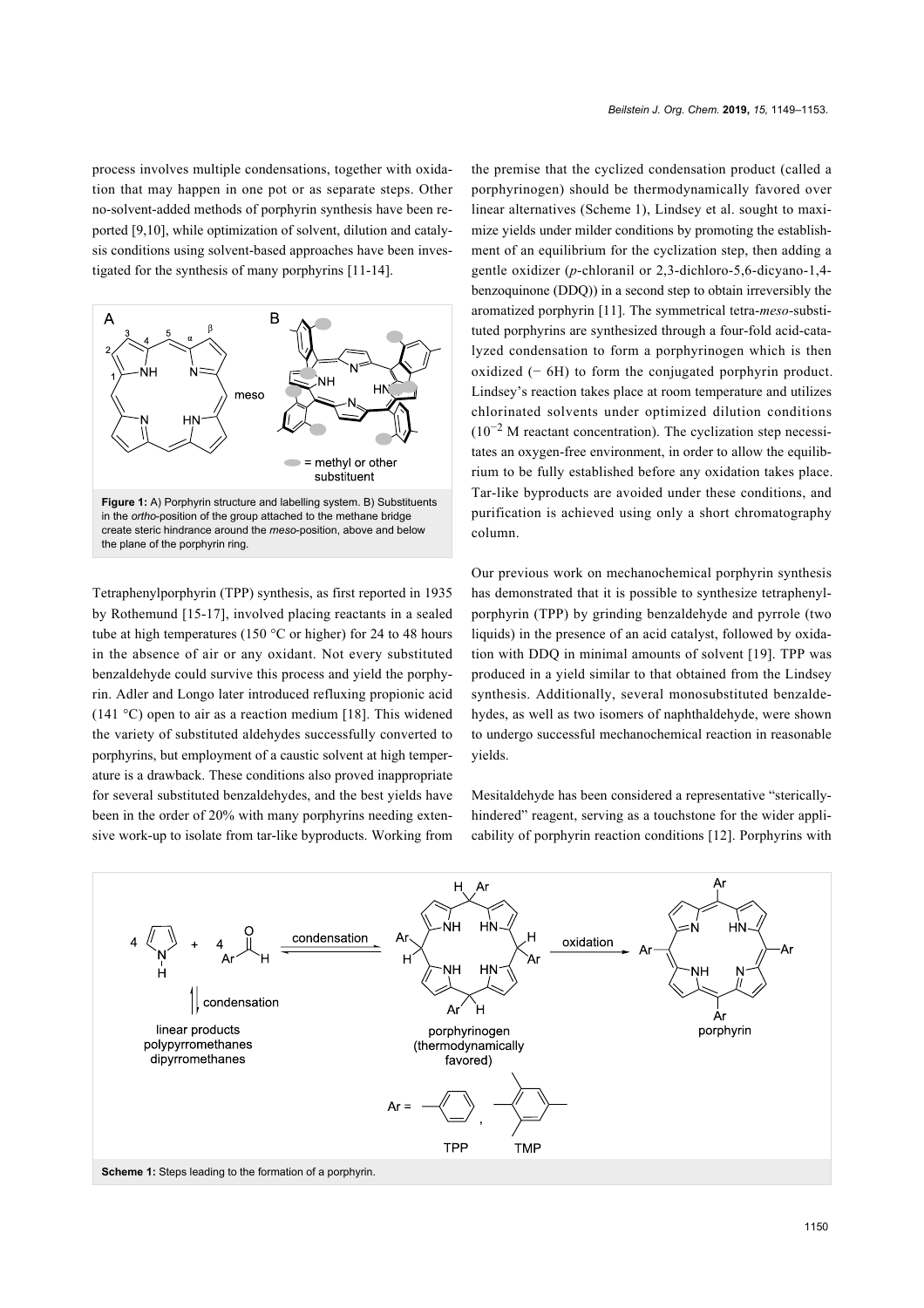bulky groups in the *meso*-positions, especially aromatics with bulky substituents in the position *ortho* to the methine bridge, have been used for biological modelling. The large groups become oriented above and below the plane of the porphyrin ring, forming a protective shroud around the reactive center, much like some protein systems ([Figure 1B\)](#page-1-0) [\[12,20-22\].](#page-4-11) The corresponding substituted benzaldehydes, however, have not easily yielded results upon reaction with pyrrole under any traditional synthetic method. High-temperature (>170 °C) sealed-bomb reactions in the presence of metal salts will, after 2–3 days, yield 1–6% of *meso*-tetrakis[2,4,6-(trimethyl)phenyl]porphyrin (TMP) [\[20,21,23,24\]](#page-4-12), and a gas-phase synthesis in the presence of TFA yielded 7% TMP [\[9\]](#page-4-6). Under the first-reported conditions of the Lindsey synthesis, mesitaldehyde "failed to give good yields" of TMP [\[11\]](#page-4-7). Later studies of modified reaction conditions employing boron trifluoride as the acid catalyst, and small amounts of ethanol as a co-catalyst, were successful in producing TMP with yields around 30% at room temperature [\[13,25,26\].](#page-4-13) Optimized conditions still required reactant concentrations of  $10^{-2}$  M. Increasing or decreasing the concentration lowered the yield, as did increasing the temperature. In the present study we set out to test whether our mechanochemical porphyrin synthesis could accommodate a sterically-hindered aldehyde, and produce TMP at room temperature and in the absence of added solvent for the condensation step, using relatively simple reaction conditions. The use of mechanochemistry to bring about a no-solvent-added acid-catalyzed condensation between aldehydes and pyrrole enables the reduction of solvent and elimination of high temperatures from the synthesis of these important compounds, representing a significant reduction in environmental impact.

### Results and Discussion

<span id="page-2-0"></span>When mesitaldehyde and pyrrole, both colorless liquids, are combined in the presence of an acid catalyst and ground using a

mixer mill for 10 minutes [\(Scheme 2\)](#page-2-0), a pink powder is formed. As in the case of benzaldehyde, the powder is found to contain no porphyrin, evidenced by the lack of a Soret band at 410–420 nm in the electronic spectrum. Our work with benzaldehyde showed that even when grinding is carried out manually and open to air using a mortar and pestle, no Soret band is observed in the spectrum of the freshly-ground powder [\[19\]](#page-4-10). Also in the case of benzaldehyde, it was found that allowing the mechanochemically-generated powder to sit on a benchtop open to air for several weeks brought about the appearance of TPP in small amounts. More immediate oxidation of this power, by dissolving in chloroform and stirring with DDQ for 2 hours, allowed isolation of TPP in 28% yield [\[19\]](#page-4-10). Appearance of TPP upon oxidation confirms that mechanochemistry successfully brought about the condensation step. The freshly-ground "pink powder" must contain cyclized products, perhaps including porphyrinogen (colorless) and various other reduced-porphyrin intermediates having one to five more hydrogens than TPP. Many of these intermediates have absorbance in the visible region.

Other no-solvent-added routes to porphyrins, including hightemperature sealed-bomb methods [\[15-17\]](#page-4-8), gas-phase synthesis [\[9\]](#page-4-6), and microwave irradiation [\[10\]](#page-4-14) do not employ a second oxidation step. Presumably for the latter two methods open to air, dioxygen serves as a rapid oxidizer under high-temperature conditions, while the sealed-bomb reaction products are heavily contaminated with chlorins [\[27-29\],](#page-4-15) byproducts that contain two more hydrogens than the porphyrin, and which easily undergo chemical oxidation to yield porphyrin.

In contrast, since the no-solvent-added mechanochemical synthesis takes place at room temperature, like the Lindsey synthesis, it may be that the equilibrium is reached between starting materials and cyclocondensation products before conditions are

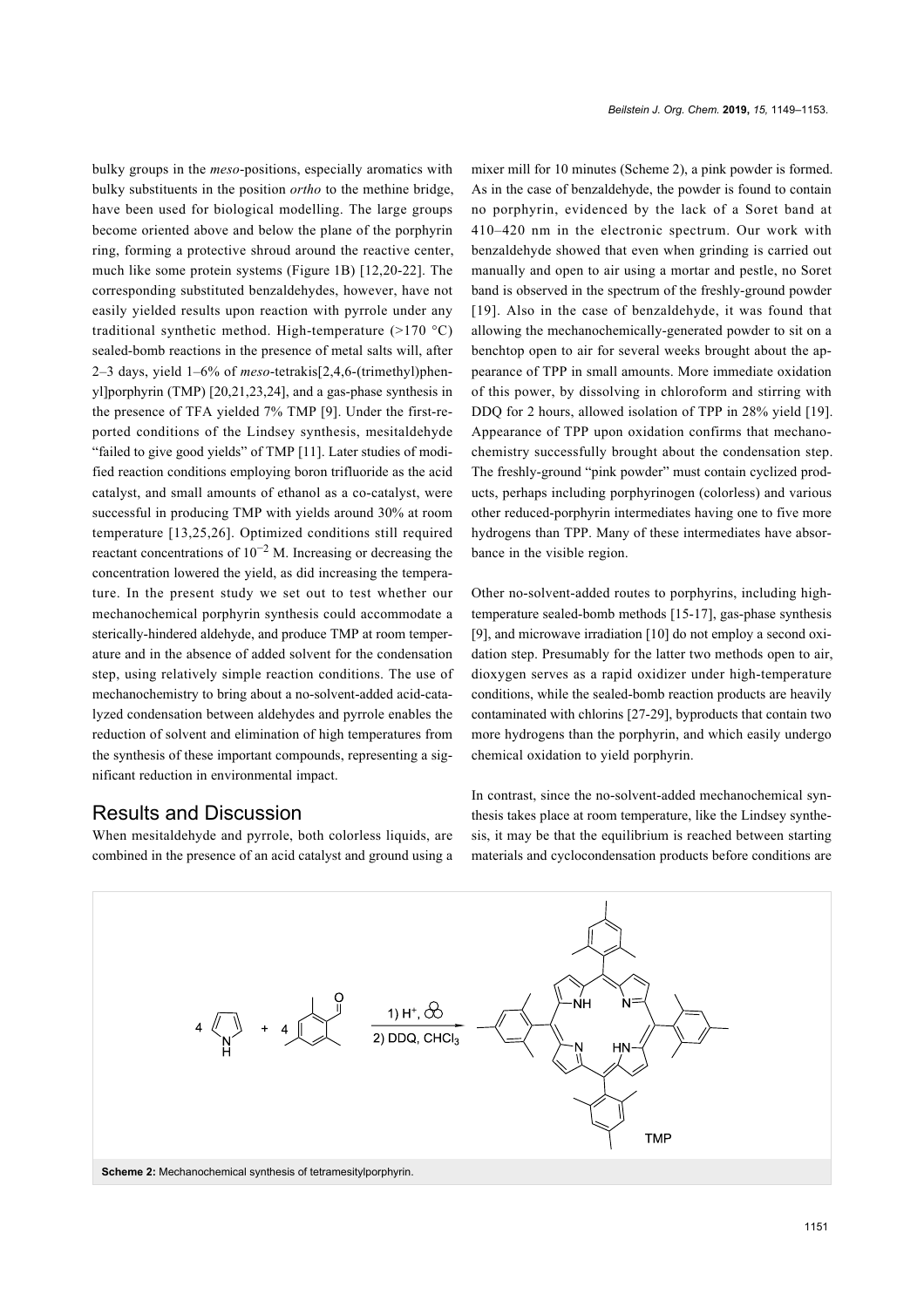introduced to trigger the irreversible oxidation of porphyrinogen to porphyrin. Optimization of conditions could maximize the porphyrinogen yield by adjusting the equilibrium, even though the absence of added solvent means the concentration of reagents is at a maximum, and high concentrations are usually thought to favour linear over cyclic products.

In the present work for the mesitaldehyde reaction, the pink powder obtained upon grinding was immediately combined with DDQ, dissolved in a small amount (ca. 50 mL) of chloroform, and left to stir for one week. This is the same oxidation method as used by Lindsey et al. and is presumed in their case to convert any porphyrinogen or partially-oxidized intermediate present into porphyrin instantaneously [\[11\]](#page-4-7). In the case of the mechanochemical synthesis, the results show that a longer oxidation time results reproducibly in a somewhat higher yield ([Table 1](#page-3-0)), although the isolated yield remains around 5%. Identity and purity of TMP was confirmed by UV–vis and <sup>1</sup>H NMR spectroscopy (see [Supporting Information File 1](#page-4-16)). Although we are not certain of the identity of intermediates or side products from the mechanochemical reaction, it may be possible that via milling they are activated enough so that mechanical stirring during the oxidation with DDQ in solution continues to promote the formation of porphyrinogen. Throughout the oxidation process, the porphyrinogen immediately gets irreversibly oxidized to porphyrin. It is clear that further work is needed to elucidate differences between the mechanochemical and the solvent-based porphyrin syntheses.

<span id="page-3-0"></span>

| Table 1: Tetramesitylporphyrin yields. |                                                                                    |                                    |
|----------------------------------------|------------------------------------------------------------------------------------|------------------------------------|
| Milling time<br>(minutes)              | Oxidation time <sup>a</sup>                                                        | Average isolated<br>yield $(\%)^b$ |
| 10                                     | 1 week                                                                             | 1.82                               |
| 10                                     | 1 month                                                                            | 5.10                               |
|                                        | aStirring in chloroform with DDQ; <sup>b</sup> Average based on isolated, purified |                                    |

mass from three replicates.

### **Conclusion**

Mechanochemical milling has successfully led to cyclocondensation of pyrrole with a sterically-hindered aldehyde. After oxidation to give a porphyrin with bulky substituents, isolated yields are comparable to those obtained from high-temperature syntheses (though still lower than the 30% obtainable with added solvent at room temperature). The mechanochemical synthesis is carried out at room temperature with no added solvent during the condensation step, simplifying and reducing the environmental impact for the synthesis of this important class of molecules. Notably, James et al. have reported the simple and clean mechanochemical metalation of porphyrins, extending

these advantages even further [\[30\].](#page-4-17) Further studies aimed at understanding the mechanism of the mechanochemical porphyrin synthesis and its differences and similarities compared to the solvent-based methods will be important advances for the field of mechanochemistry.

### **Experimental** Materials and methods

All chemicals used were purchased from Sigma-Aldrich and used without further purification. Mesitaldehyde (98%), *p*-toluenesulfonic acid monohydrate (*p*-TSA, 98.5%), chloroform (99.8%), alumina (99.9%), triethylamine (99.5%), silica gel (technical grade, pore size 60 Å, 200–425 mesh particle size), ethyl acetate (anhydrous, 99.8%), hexane (mixture of isomers, 98.5%), deuterated chloroform (99.8 atom % D) were used. 2,3- Dichloro-5,6-dicyano-1,4-benzoquinone (DDQ, 97.0%) was purchased from TCI America and used without further purification. Pyrrole (98%) was purchased from Sigma-Aldrich and purified by distillation once per week after discoloration appeared. The electronic spectra were recorded on a Perkin Elmer Lambda 850 UV–vis spectrophotometer, measured from 200–800 nm at 1 nm intervals. The samples were placed in quartz cuvettes with a 1 cm path length.  ${}^{1}$ H NMR spectra were recorded on a Varian 300 MHz nuclear magnetic resonance spectrometer.

#### Mechanochemical synthesis

*meso***-Tetrakis[2,4,6-(trimethyl)phenyl]porphyrin.** Equimolar amounts of pyrrole (0.259 g, 3.75 mmol) and 2,4,6-trimethylbenzaldehyde (0.556 g, 3.75 mmol) were placed in a 10 mL stainless steel grinding jar along with acid catalyst *p*-toluenesulfonic acid (0.026 g, 0.151 mmol, 4%) and two stainless steel balls of 5 mm diameter (0.52 g/ball; 0.81 mass-to-balls ratio). The mixture was ground using the Retsch Mixer Mill MM200 for 10 minutes at a frequency of 25 Hz, resulting in formation of a dark pink-colored powder. The powder was then dissolved in 50 mL chloroform and 3 molar equivalents of DDQ (2.554 g, 11.20 mmol) were added. The mixture was stirred to undergo oxidation for a period of one week. The mixture was then passed through a 1 cm alumina plug and 3–5 drops of triethylamine were added to the filtrate. The filtrate was passed through a silica gel column using 1:3 ethyl acetate/hexanes as the mobile phase. Fractions containing porphyrin, as determined by thin-layer chromatography and UV–vis spectroscopy were combined and the solvent was removed using a rotary evaporator. *meso*-Tetrakis[2,4,6-(trimethyl)phenyl]porphyrin was isolated as a purple-red crystalline powder in 1.8% average yield, which could be increased to 5.1% if oxidation time was lengthened to one month. <sup>1</sup>H NMR (300 MHz, CDCl<sub>3</sub>)  $\delta$  8.62 (s, 8H), 6.91 (s, 8H), 2.62 (s, 12H), 1.85 (s, 24H), −2.52 (s, 2H); <sup>13</sup>C NMR (300 MHz, CDCl<sub>3</sub>) δ 138.4, 137.2, 136.6, 126.7,